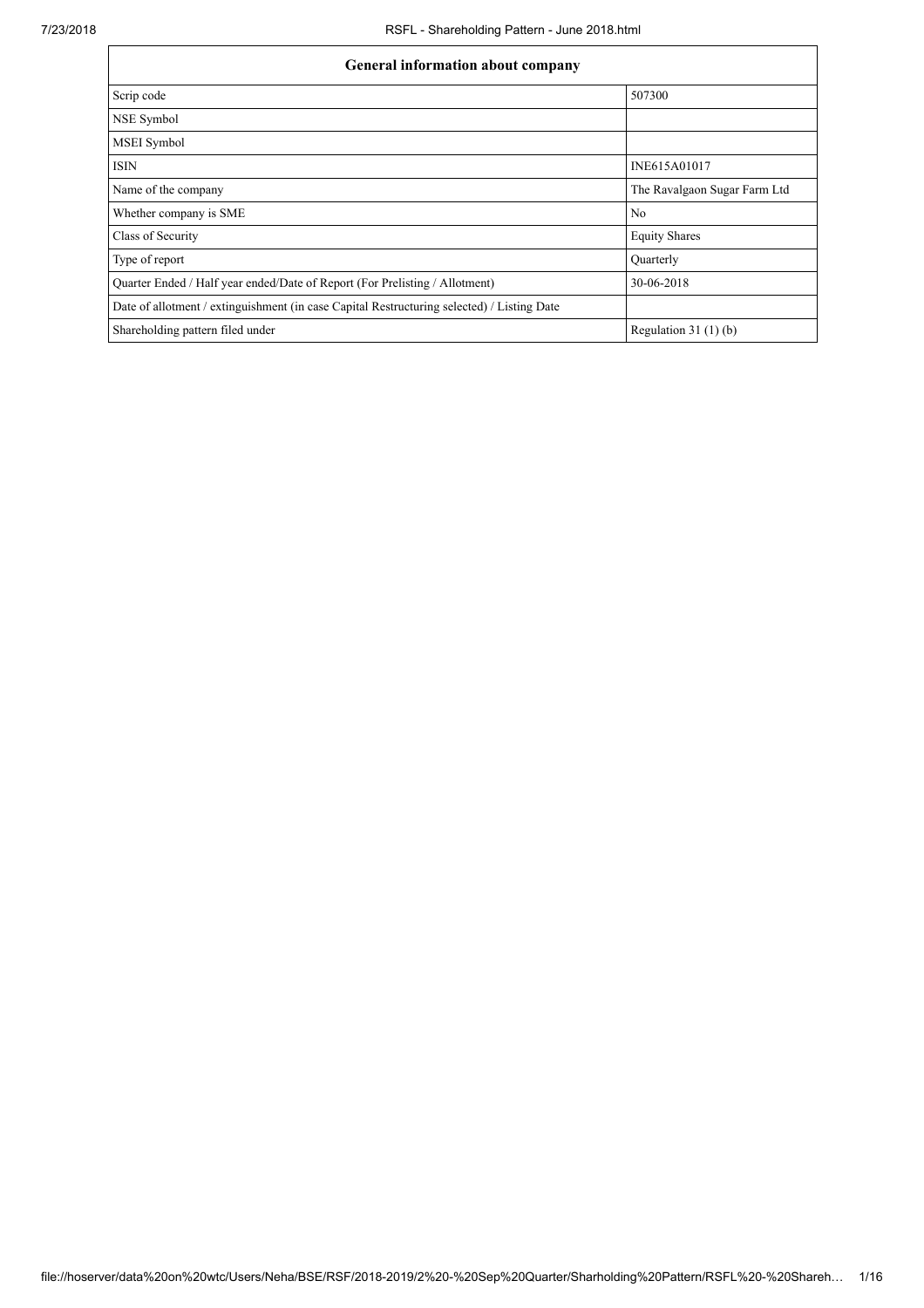|                | <b>Declaration</b>                                                                        |                |                                |                       |                             |  |  |  |  |  |
|----------------|-------------------------------------------------------------------------------------------|----------------|--------------------------------|-----------------------|-----------------------------|--|--|--|--|--|
| Sr.<br>No.     | Particular                                                                                | Yes/No         | Promoter and<br>Promoter Group | Public<br>shareholder | Non Promoter-<br>Non Public |  |  |  |  |  |
| $\mathbf{1}$   | Whether the Listed Entity has issued any partly paid up shares?                           | N <sub>0</sub> | No.                            | N <sub>0</sub>        | N <sub>0</sub>              |  |  |  |  |  |
| $\overline{2}$ | Whether the Listed Entity has issued any Convertible Securities<br>$\Omega$               | No             | N <sub>0</sub>                 | N <sub>0</sub>        | N <sub>0</sub>              |  |  |  |  |  |
| $\overline{3}$ | Whether the Listed Entity has issued any Warrants?                                        | N <sub>0</sub> | N <sub>o</sub>                 | N <sub>0</sub>        | N <sub>0</sub>              |  |  |  |  |  |
| $\overline{4}$ | Whether the Listed Entity has any shares against which<br>depository receipts are issued? | N <sub>0</sub> | N <sub>o</sub>                 | N <sub>0</sub>        | N <sub>0</sub>              |  |  |  |  |  |
| $\overline{5}$ | Whether the Listed Entity has any shares in locked-in?                                    | N <sub>0</sub> | N <sub>o</sub>                 | N <sub>0</sub>        | N <sub>0</sub>              |  |  |  |  |  |
| 6              | Whether any shares held by promoters are pledge or otherwise<br>encumbered?               | No             | N <sub>o</sub>                 |                       |                             |  |  |  |  |  |
| 7              | Whether company has equity shares with differential voting<br>rights?                     | N <sub>0</sub> | No.                            | N <sub>0</sub>        | N <sub>0</sub>              |  |  |  |  |  |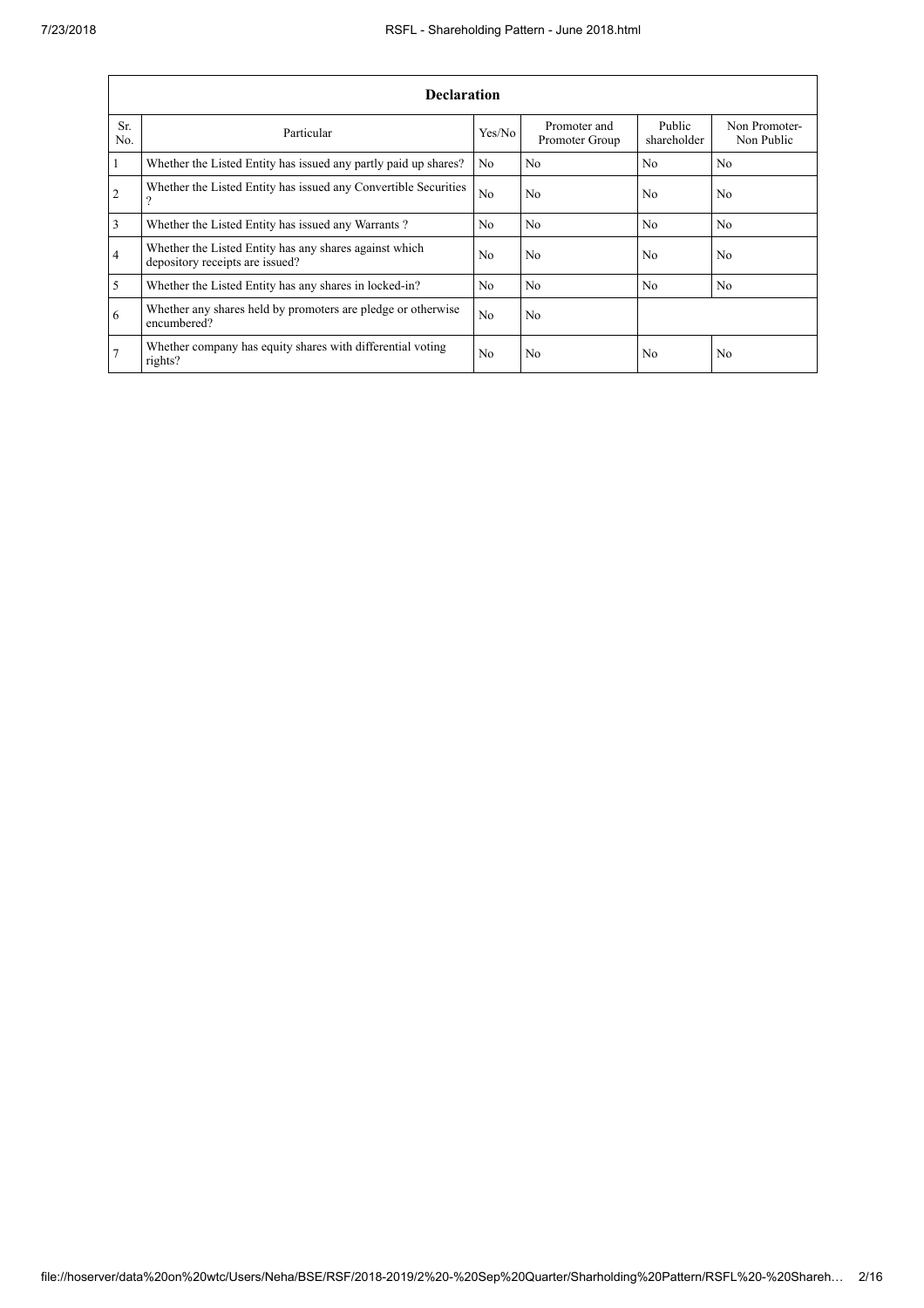$\overline{1}$ 

|                 | Table I - Summary Statement holding of specified securities |                                                                         |             |                                           |                                                                  |                                                  |                                                                    |                                                                  |                      |            |           |
|-----------------|-------------------------------------------------------------|-------------------------------------------------------------------------|-------------|-------------------------------------------|------------------------------------------------------------------|--------------------------------------------------|--------------------------------------------------------------------|------------------------------------------------------------------|----------------------|------------|-----------|
|                 | Category<br>of<br>shareholder<br>(II)                       | No. of<br>fully<br>Nos. Of<br>shareholders<br>equity<br>(III)<br>shares |             | No. Of<br>Partly                          | No. Of<br>shares<br>underlying<br>Depository<br>Receipts<br>(VI) | Total nos.                                       | Shareholding as a % of                                             | Number of Voting Rights held in<br>each class of securities (IX) |                      |            |           |
| Category<br>(1) |                                                             |                                                                         | paid up     | paid-up<br>equity<br>shares<br>held $(V)$ |                                                                  | shares<br>held (VII)<br>$= (IV) +$<br>$(V)+(VI)$ | total no. of shares<br>(calculated as per<br>SCRR, 1957) (VIII) As | No of Voting (XIV)<br>Rights                                     | Total as a<br>$%$ of |            |           |
|                 |                                                             |                                                                         | held $(IV)$ |                                           |                                                                  |                                                  | a % of $(A+B+C2)$                                                  | Class<br>eg: $X$                                                 | Class<br>eg:y        | Total      | $(A+B+C)$ |
| (A)             | Promoter<br>&<br>Promoter<br>Group                          | 5                                                                       | 36247       |                                           |                                                                  | 36247                                            | 53.3                                                               | 36247                                                            |                      | 36247 53.3 |           |
| (B)             | Public                                                      | 3754                                                                    | 31753       |                                           |                                                                  | 31753                                            | 46.7                                                               | 31753                                                            |                      | 31753      | 46.7      |
| (C)             | Non<br>Promoter-<br>Non Public                              |                                                                         |             |                                           |                                                                  |                                                  |                                                                    |                                                                  |                      |            |           |
| (C1)            | <b>Shares</b><br>underlying<br><b>DRs</b>                   |                                                                         |             |                                           |                                                                  |                                                  |                                                                    |                                                                  |                      |            |           |
| (C2)            | Shares held<br>by<br>Employee<br>Trusts                     |                                                                         |             |                                           |                                                                  |                                                  |                                                                    |                                                                  |                      |            |           |
|                 | Total                                                       | 3759                                                                    | 68000       |                                           |                                                                  | 68000                                            | 100                                                                | 68000                                                            |                      | 68000      | 100       |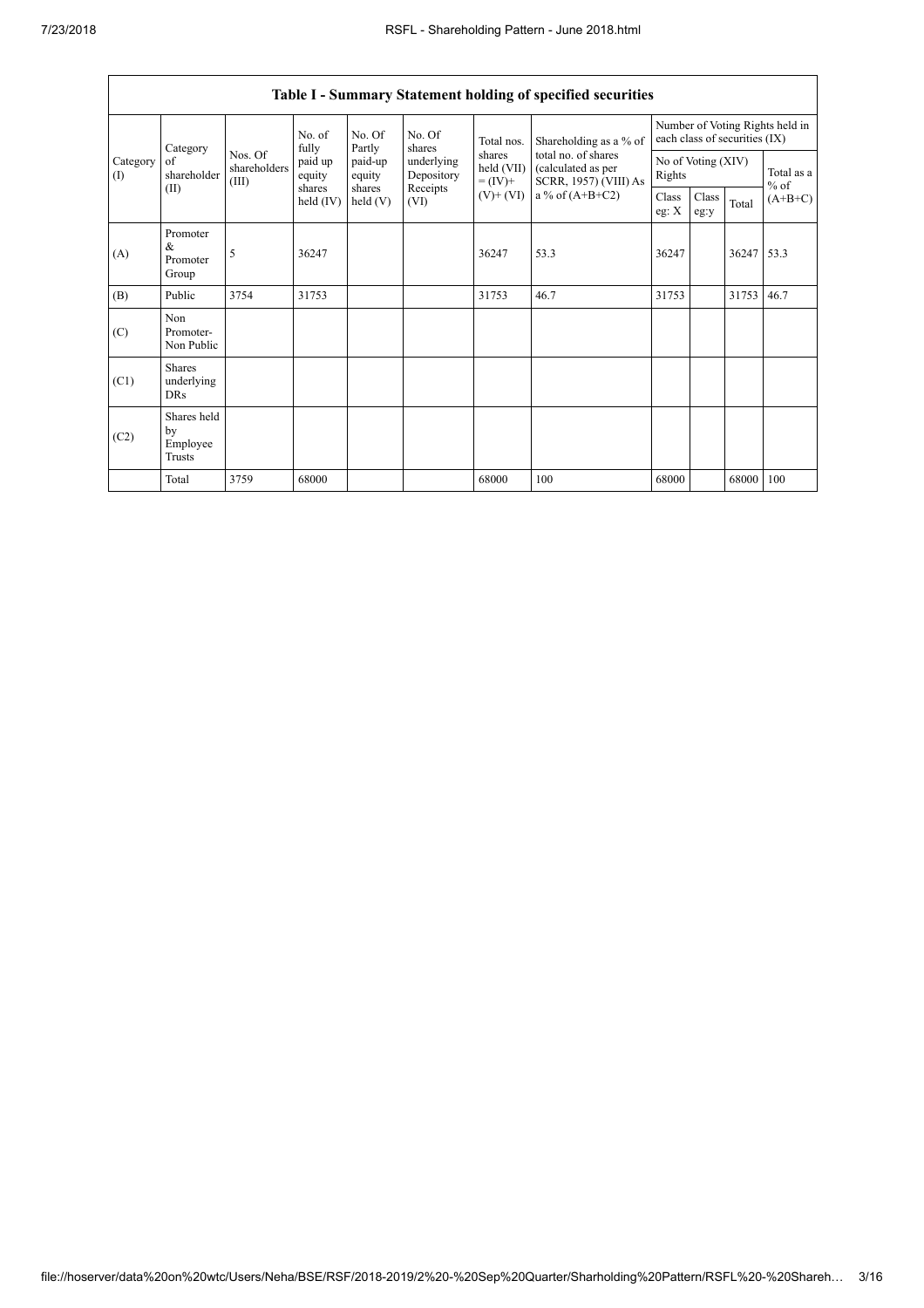|          |                                                |                                                                                                                         |                         |                                                                                                               | Table I - Summary Statement holding of specified securities                                                                                                                          |                                        |                                                  |                                                                               |                                                         |                                       |
|----------|------------------------------------------------|-------------------------------------------------------------------------------------------------------------------------|-------------------------|---------------------------------------------------------------------------------------------------------------|--------------------------------------------------------------------------------------------------------------------------------------------------------------------------------------|----------------------------------------|--------------------------------------------------|-------------------------------------------------------------------------------|---------------------------------------------------------|---------------------------------------|
| Category | Category<br>of<br>shareholder<br>(II)          | No. Of<br>No. of<br><b>Shares</b><br>Shares<br>Underlying<br>Outstanding<br>convertible<br>securities<br>$(X_i)$<br>(X) | Underlying              | No. Of Shares<br>Underlying<br>Outstanding<br>convertible<br>securities and<br>No. Of<br>Warrants (Xi)<br>(a) | Shareholding , as a $\%$<br>assuming full<br>conversion of<br>convertible securities (<br>as a percentage of<br>diluted share capital)<br>$(XI) = (VII)+(X) As a %$<br>of $(A+B+C2)$ | Number of<br>Locked in<br>shares (XII) |                                                  | Number of<br><b>Shares</b><br>pledged or<br>otherwise<br>encumbered<br>(XIII) |                                                         | Number of<br>equity shares<br>held in |
| (1)      |                                                |                                                                                                                         | Outstanding<br>Warrants |                                                                                                               |                                                                                                                                                                                      | No.<br>(a)                             | As a<br>$%$ of<br>total<br>Shares<br>held<br>(b) | No.<br>(a)                                                                    | As a<br>$%$ of<br>total<br><b>Shares</b><br>held<br>(b) | dematerialized<br>form $(XIV)$        |
| (A)      | Promoter<br>$\alpha$<br>Promoter<br>Group      |                                                                                                                         |                         |                                                                                                               | 53.3                                                                                                                                                                                 |                                        |                                                  |                                                                               |                                                         | 1636                                  |
| (B)      | Public                                         |                                                                                                                         |                         |                                                                                                               | 46.7                                                                                                                                                                                 |                                        |                                                  |                                                                               |                                                         | 25741                                 |
| (C)      | <b>Non</b><br>Promoter-<br>Non Public          |                                                                                                                         |                         |                                                                                                               |                                                                                                                                                                                      |                                        |                                                  |                                                                               |                                                         |                                       |
| (C1)     | <b>Shares</b><br>underlying<br><b>DRs</b>      |                                                                                                                         |                         |                                                                                                               |                                                                                                                                                                                      |                                        |                                                  |                                                                               |                                                         |                                       |
| (C2)     | Shares held<br>by<br>Employee<br><b>Trusts</b> |                                                                                                                         |                         |                                                                                                               |                                                                                                                                                                                      |                                        |                                                  |                                                                               |                                                         |                                       |
|          | Total                                          |                                                                                                                         |                         |                                                                                                               | 100                                                                                                                                                                                  |                                        |                                                  |                                                                               |                                                         | 27377                                 |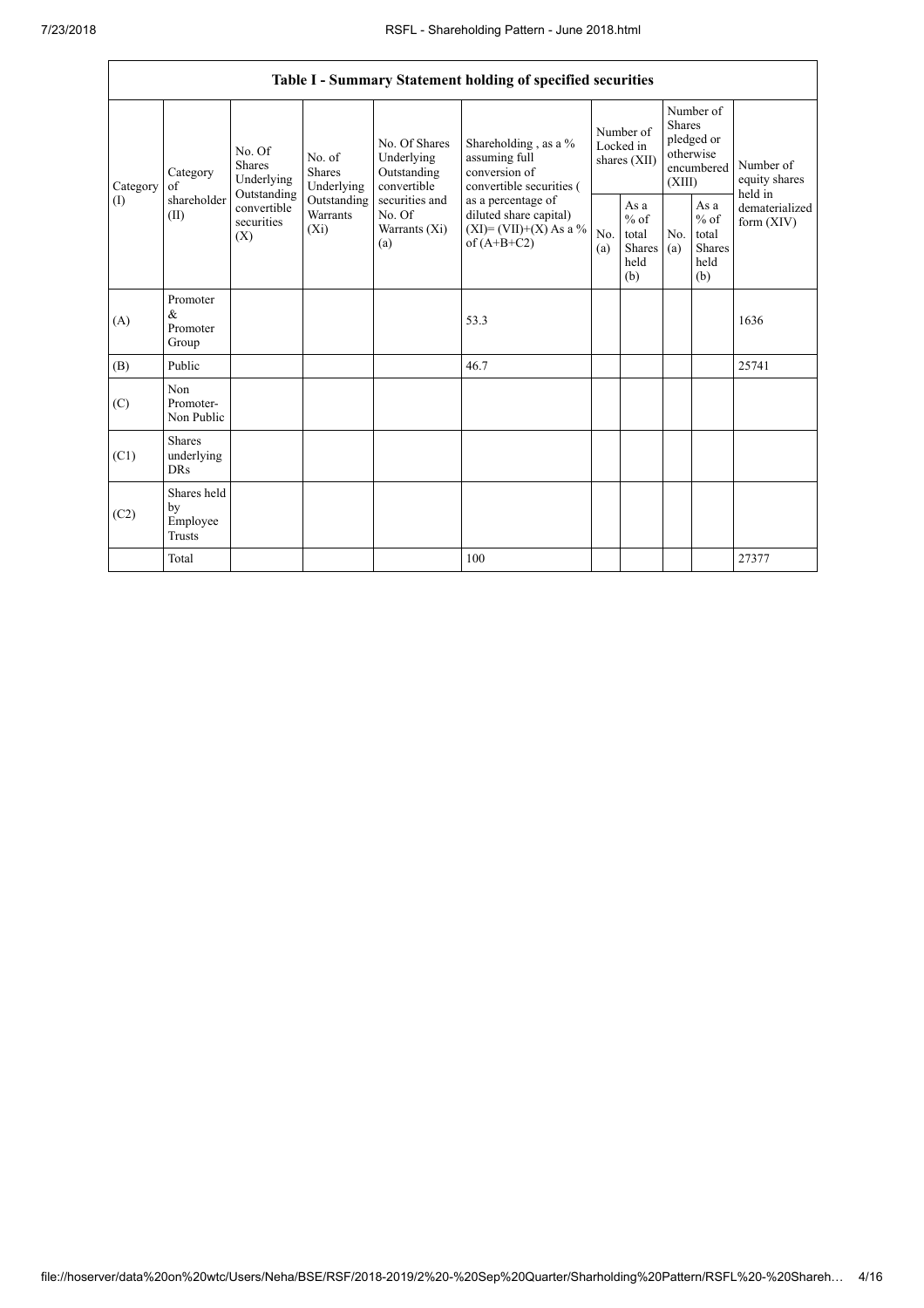$\overline{1}$ 

|                                                                                        | Table II - Statement showing shareholding pattern of the Promoter and Promoter Group                    |                                                                              |                             |                             |                                                |                                         |                                                                              |                                                                  |               |            |                           |
|----------------------------------------------------------------------------------------|---------------------------------------------------------------------------------------------------------|------------------------------------------------------------------------------|-----------------------------|-----------------------------|------------------------------------------------|-----------------------------------------|------------------------------------------------------------------------------|------------------------------------------------------------------|---------------|------------|---------------------------|
|                                                                                        |                                                                                                         |                                                                              | No. of<br>fully             | No. Of<br>Partly            | No. Of                                         | Total<br>nos.                           | Shareholding as a                                                            | Number of Voting Rights held<br>in each class of securities (IX) |               |            |                           |
| Sr.                                                                                    | Category & Name<br>of the Shareholders<br>$($ I                                                         | Nos. Of<br>shareholders<br>(III)                                             | paid up<br>equity<br>shares | paid-up<br>equity<br>shares | shares<br>underlying<br>Depository<br>Receipts | shares<br>held<br>$(VII) =$<br>$(IV)$ + | % of total no. of<br>shares (calculated<br>as per SCRR,<br>1957) (VIII) As a | No of Voting (XIV)<br>Rights                                     |               |            | Total<br>as a %<br>of     |
|                                                                                        |                                                                                                         |                                                                              | held<br>(IV)                | held<br>(V)                 | (VI)                                           | $(V)^+$<br>(VI)                         | % of $(A+B+C2)$                                                              | Class<br>eg: $\mathbf{X}$                                        | Class<br>eg:y | Total      | Total<br>Voting<br>rights |
| A                                                                                      | Table II - Statement showing shareholding pattern of the Promoter and Promoter Group                    |                                                                              |                             |                             |                                                |                                         |                                                                              |                                                                  |               |            |                           |
| (1)                                                                                    | Indian                                                                                                  |                                                                              |                             |                             |                                                |                                         |                                                                              |                                                                  |               |            |                           |
| (a)                                                                                    | Individuals/Hindu<br>undivided Family                                                                   | $\overline{\mathbf{3}}$                                                      | 2861                        |                             |                                                | 2861                                    | 4.21                                                                         | 2861                                                             |               | 2861       | 4.21                      |
| (d)                                                                                    | Any Other<br>(specify)                                                                                  | $\overline{c}$                                                               | 33386                       |                             |                                                | 33386                                   | 49.1                                                                         | 33386                                                            |               | 33386 49.1 |                           |
| Sub-Total (A)<br>(1)                                                                   |                                                                                                         | 5                                                                            | 36247                       |                             |                                                | 36247                                   | 53.3                                                                         | 36247                                                            |               | 36247 53.3 |                           |
| (2)                                                                                    | Foreign                                                                                                 |                                                                              |                             |                             |                                                |                                         |                                                                              |                                                                  |               |            |                           |
| Total<br>Shareholding<br>of Promoter<br>and Promoter<br>Group $(A)=A)$<br>$(1)+(A)(2)$ |                                                                                                         | 5                                                                            | 36247                       |                             |                                                | 36247                                   | 53.3                                                                         | 36247                                                            |               | 36247 53.3 |                           |
| $\, {\bf B}$                                                                           |                                                                                                         | Table III - Statement showing shareholding pattern of the Public shareholder |                             |                             |                                                |                                         |                                                                              |                                                                  |               |            |                           |
| (1)                                                                                    | Institutions                                                                                            |                                                                              |                             |                             |                                                |                                         |                                                                              |                                                                  |               |            |                           |
| (f)                                                                                    | Financial<br><b>Institutions/Banks</b>                                                                  | 6                                                                            | 38                          |                             |                                                | 38                                      | 0.06                                                                         | 38                                                               |               | 38         | 0.06                      |
| Sub-Total (B)<br>(1)                                                                   |                                                                                                         | 6                                                                            | 38                          |                             |                                                | 38                                      | 0.06                                                                         | 38                                                               |               | 38         | 0.06                      |
| (3)                                                                                    | Non-institutions                                                                                        |                                                                              |                             |                             |                                                |                                         |                                                                              |                                                                  |               |            |                           |
| (a(i))                                                                                 | Individuals -<br>i.Individual<br>shareholders<br>holding nominal<br>share capital up to<br>Rs. 2 lakhs. | 3502                                                                         | 28623                       |                             |                                                | 28623                                   | 42.09                                                                        | 28623                                                            |               | 28623      | 42.09                     |
| (b)                                                                                    | NBFCs registered<br>with RBI                                                                            | $\mathbf{1}$                                                                 | 5                           |                             |                                                | 5                                       | 0.01                                                                         | 5                                                                |               | 5          | 0.01                      |
| (e)                                                                                    | Any Other<br>(specify)                                                                                  | 245                                                                          | 3087                        |                             |                                                | 3087                                    | 4.54                                                                         | 3087                                                             |               | 3087       | 4.54                      |
| Sub-Total (B)<br>(3)                                                                   |                                                                                                         | 3748                                                                         | 31715                       |                             |                                                | 31715                                   | 46.64                                                                        | 31715                                                            |               | 31715      | 46.64                     |
| <b>Total Public</b><br>Shareholding<br>$(B)= (B)(1) +$<br>$(B)(2)+(B)(3)$              |                                                                                                         | 3754                                                                         | 31753                       |                             |                                                | 31753                                   | 46.7                                                                         | 31753                                                            |               | 31753      | 46.7                      |
| C                                                                                      | Table IV - Statement showing shareholding pattern of the Non Promoter- Non Public shareholder           |                                                                              |                             |                             |                                                |                                         |                                                                              |                                                                  |               |            |                           |
| Total (<br>$A+B+C2$ )                                                                  |                                                                                                         | 3759                                                                         | 68000                       |                             |                                                | 68000                                   | 100                                                                          | 68000                                                            |               | 68000 100  |                           |
| Total $(A+B+C)$<br>$\lambda$                                                           |                                                                                                         | 3759                                                                         | 68000                       |                             |                                                | 68000                                   | 100                                                                          | 68000                                                            |               | 68000 100  |                           |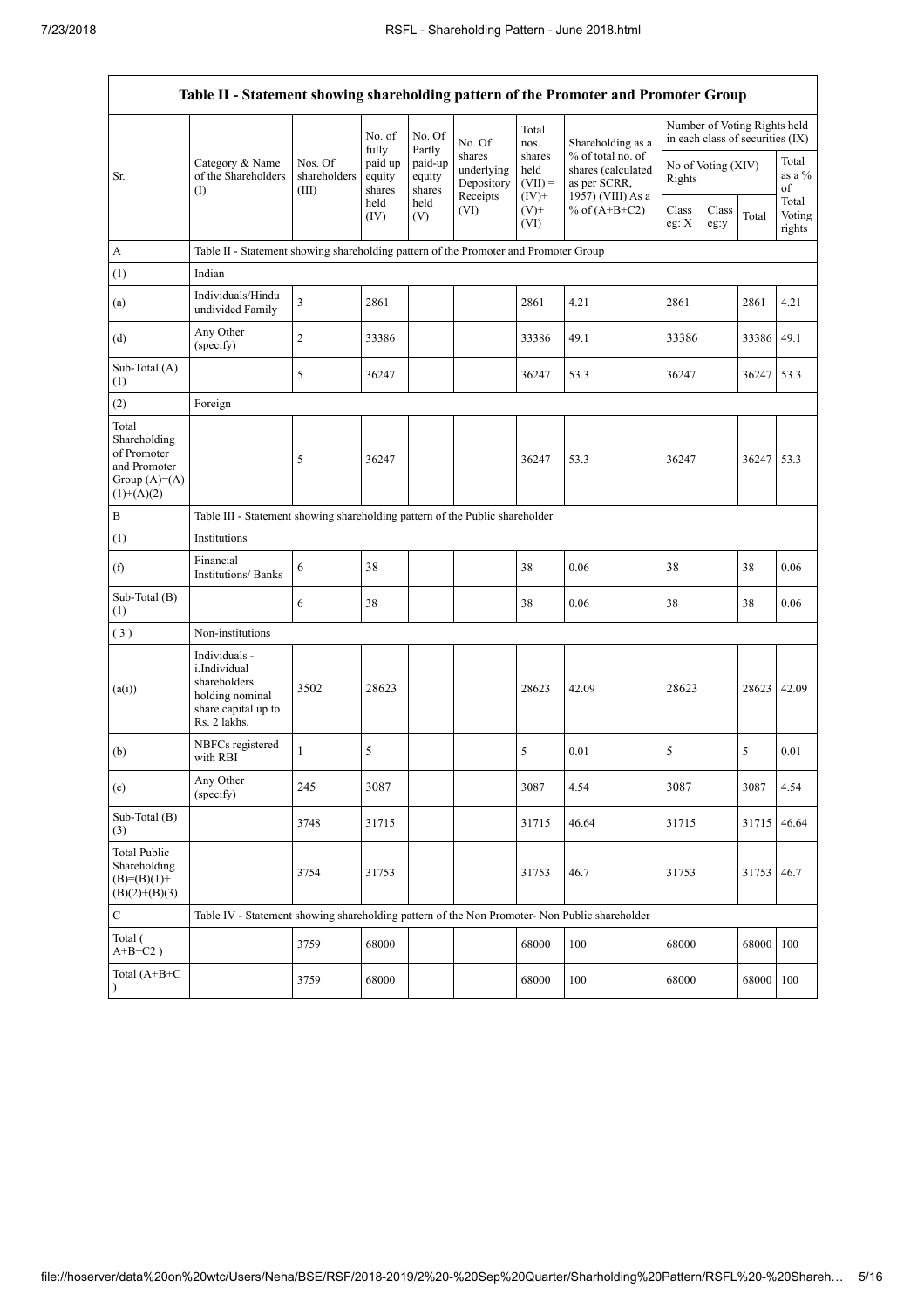| Table II - Statement showing shareholding pattern of the Promoter and Promoter Group    |                                                                                                                                                                         |                                              |                                                           |                                                                                                                    |                                                  |            |                                                                               |                                |                                       |  |
|-----------------------------------------------------------------------------------------|-------------------------------------------------------------------------------------------------------------------------------------------------------------------------|----------------------------------------------|-----------------------------------------------------------|--------------------------------------------------------------------------------------------------------------------|--------------------------------------------------|------------|-------------------------------------------------------------------------------|--------------------------------|---------------------------------------|--|
| Sr.                                                                                     | No. Of<br>No. of<br><b>Shares</b><br><b>Shares</b><br>Underlying<br>Underlying<br>Outstanding<br>Outstanding<br>convertible<br>Warrants<br>securities<br>$(X_i)$<br>(X) |                                              | No. Of Shares<br>Underlying<br>Outstanding<br>convertible | Shareholding, as a %<br>assuming full conversion of<br>convertible securities (as a<br>percentage of diluted share | Number of<br>Locked in<br>shares (XII)           |            | Number of<br><b>Shares</b><br>pledged or<br>otherwise<br>encumbered<br>(XIII) |                                | Number of<br>equity shares<br>held in |  |
|                                                                                         |                                                                                                                                                                         | securities and<br>No. Of Warrants<br>(Xi)(a) | capital) $(XI) = (VII)+(X) As$<br>a % of $(A+B+C2)$       |                                                                                                                    | As a<br>$%$ of<br>total<br>Shares<br>held<br>(b) | No.<br>(a) | As a<br>$%$ of<br>total<br>Shares<br>held<br>(b)                              | dematerialized<br>form $(XIV)$ |                                       |  |
| A                                                                                       |                                                                                                                                                                         |                                              |                                                           | Table II - Statement showing shareholding pattern of the Promoter and Promoter Group                               |                                                  |            |                                                                               |                                |                                       |  |
| (1)                                                                                     | Indian                                                                                                                                                                  |                                              |                                                           |                                                                                                                    |                                                  |            |                                                                               |                                |                                       |  |
| (a)                                                                                     |                                                                                                                                                                         |                                              |                                                           | 4.21                                                                                                               |                                                  |            |                                                                               |                                | 1636                                  |  |
| (d)                                                                                     |                                                                                                                                                                         |                                              |                                                           | 49.1                                                                                                               |                                                  |            |                                                                               |                                | $\boldsymbol{0}$                      |  |
| Sub-Total (A)<br>(1)                                                                    |                                                                                                                                                                         |                                              |                                                           | 53.3                                                                                                               |                                                  |            |                                                                               |                                | 1636                                  |  |
| (2)                                                                                     | Foreign                                                                                                                                                                 |                                              |                                                           |                                                                                                                    |                                                  |            |                                                                               |                                |                                       |  |
| Total<br>Shareholding<br>of Promoter<br>and Promoter<br>Group $(A)=$<br>$(A)(1)+(A)(2)$ |                                                                                                                                                                         |                                              |                                                           | 53.3                                                                                                               |                                                  |            |                                                                               |                                | 1636                                  |  |
| B                                                                                       |                                                                                                                                                                         |                                              |                                                           | Table III - Statement showing shareholding pattern of the Public shareholder                                       |                                                  |            |                                                                               |                                |                                       |  |
| (1)                                                                                     | Institutions                                                                                                                                                            |                                              |                                                           |                                                                                                                    |                                                  |            |                                                                               |                                |                                       |  |
| (f)                                                                                     |                                                                                                                                                                         |                                              |                                                           | 0.06                                                                                                               |                                                  |            |                                                                               |                                | 10                                    |  |
| Sub-Total (B)<br>(1)                                                                    |                                                                                                                                                                         |                                              |                                                           | 0.06                                                                                                               |                                                  |            |                                                                               |                                | 10                                    |  |
| (3)                                                                                     | Non-institutions                                                                                                                                                        |                                              |                                                           |                                                                                                                    |                                                  |            |                                                                               |                                |                                       |  |
| (a(i))                                                                                  |                                                                                                                                                                         |                                              |                                                           | 42.09                                                                                                              |                                                  |            |                                                                               |                                | 22965                                 |  |
| (b)                                                                                     |                                                                                                                                                                         |                                              |                                                           | 0.01                                                                                                               |                                                  |            |                                                                               |                                | 5                                     |  |
| (e)                                                                                     |                                                                                                                                                                         |                                              |                                                           | 4.54                                                                                                               |                                                  |            |                                                                               |                                | 2761                                  |  |
| Sub-Total (B)<br>(3)                                                                    |                                                                                                                                                                         |                                              |                                                           | 46.64                                                                                                              |                                                  |            |                                                                               |                                | 25731                                 |  |
| <b>Total Public</b><br>Shareholding<br>$(B)= (B)(1) +$<br>$(B)(2)+(B)(3)$               |                                                                                                                                                                         |                                              |                                                           | 46.7                                                                                                               |                                                  |            |                                                                               |                                | 25741                                 |  |
| $\mathbf C$                                                                             |                                                                                                                                                                         |                                              |                                                           | Table IV - Statement showing shareholding pattern of the Non Promoter- Non Public shareholder                      |                                                  |            |                                                                               |                                |                                       |  |
| Total (<br>$A+B+C2$ )                                                                   |                                                                                                                                                                         |                                              |                                                           | 100                                                                                                                |                                                  |            |                                                                               |                                | 27377                                 |  |
| Total (A+B+C<br>$\lambda$                                                               |                                                                                                                                                                         |                                              |                                                           | 100                                                                                                                |                                                  |            |                                                                               |                                | 27377                                 |  |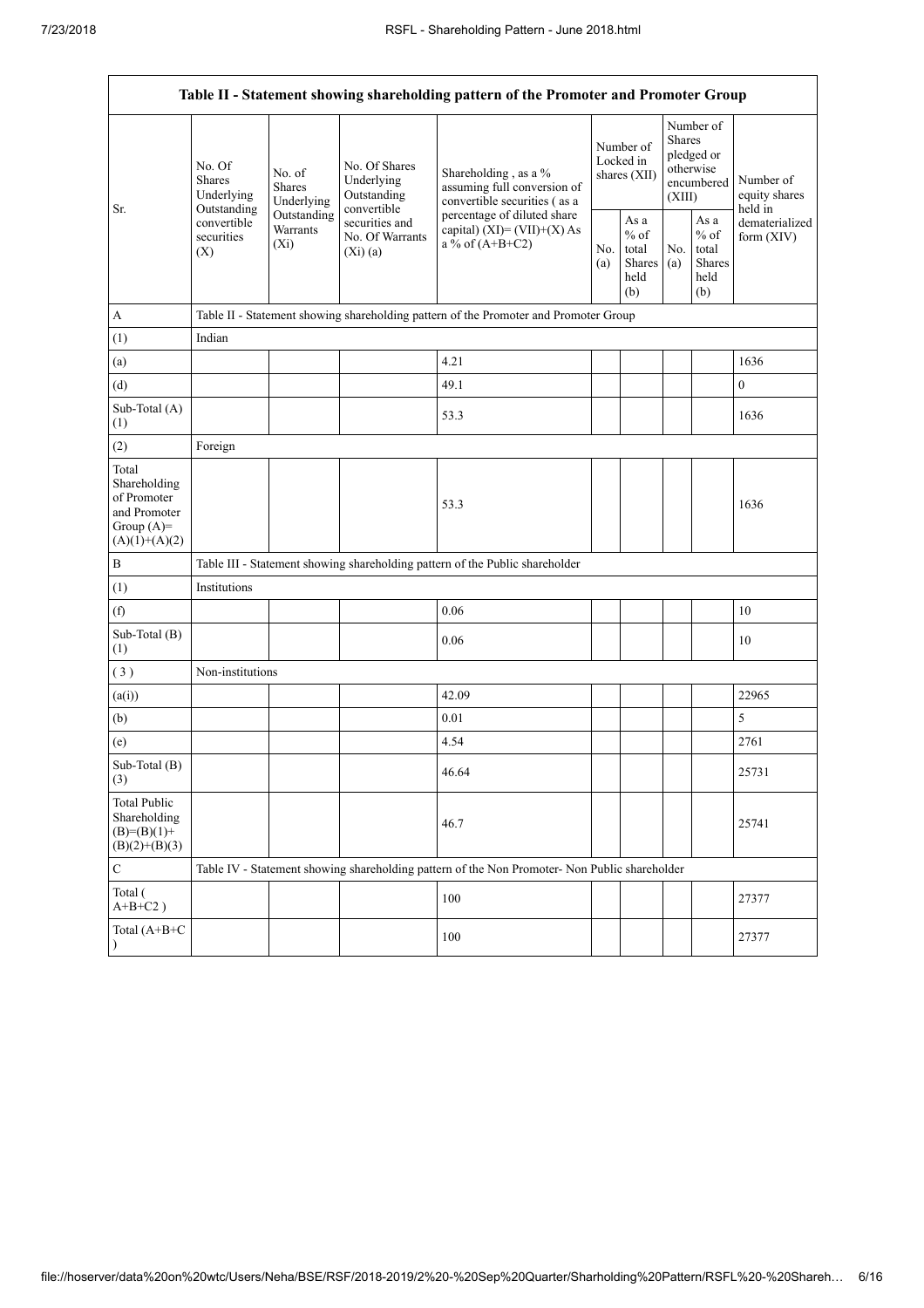| Individuals/Hindu undivided Family                                                                                                                                                       |                                                               |                    |                         |                       |  |  |  |  |  |
|------------------------------------------------------------------------------------------------------------------------------------------------------------------------------------------|---------------------------------------------------------------|--------------------|-------------------------|-----------------------|--|--|--|--|--|
| Searial No.                                                                                                                                                                              | $\mathbf{1}$                                                  | $\overline{c}$     | $\overline{\mathbf{3}}$ |                       |  |  |  |  |  |
| Name of the<br>Shareholders (I)                                                                                                                                                          | HARSHAVARDHAN B DOSHI                                         | LALAN AJAY KAPADIA | Nihal Doshi             | Click here to go back |  |  |  |  |  |
| PAN(II)                                                                                                                                                                                  | AEMPD0192A                                                    | AFHPK2552H         | AEZPD1538B              | Total                 |  |  |  |  |  |
| No. of fully paid<br>up equity shares<br>held (IV)                                                                                                                                       | 2070                                                          | 500                | 291                     | 2861                  |  |  |  |  |  |
| No. Of Partly paid-<br>up equity shares<br>held (V)                                                                                                                                      |                                                               |                    |                         |                       |  |  |  |  |  |
| No. Of shares<br>underlying<br>Depository<br>Receipts (VI)                                                                                                                               |                                                               |                    |                         |                       |  |  |  |  |  |
| Total nos. shares<br>held $(VII) = (IV) +$<br>$(V)$ + $(VI)$                                                                                                                             | 2070                                                          | 500                | 291                     | 2861                  |  |  |  |  |  |
| Shareholding as a<br>% of total no. of<br>shares (calculated<br>3.04<br>as per SCRR,<br>1957) (VIII) As a<br>% of $(A+B+C2)$                                                             |                                                               | 0.74               | 0.43                    | 4.21                  |  |  |  |  |  |
|                                                                                                                                                                                          | Number of Voting Rights held in each class of securities (IX) |                    |                         |                       |  |  |  |  |  |
| Class eg:X                                                                                                                                                                               | 2070                                                          | 500                | 291                     | 2861                  |  |  |  |  |  |
| Class eg:y                                                                                                                                                                               |                                                               |                    |                         |                       |  |  |  |  |  |
| Total                                                                                                                                                                                    | 2070                                                          | 500                | 291                     | 2861                  |  |  |  |  |  |
| Total as a % of<br><b>Total Voting rights</b>                                                                                                                                            | 3.04                                                          | 0.74               | 0.43                    | 4.21                  |  |  |  |  |  |
| No. Of Shares<br>Underlying<br>Outstanding<br>convertible<br>securities $(X)$                                                                                                            |                                                               |                    |                         |                       |  |  |  |  |  |
| No. of Shares<br>Underlying<br>Outstanding<br>Warrants (Xi)                                                                                                                              |                                                               |                    |                         |                       |  |  |  |  |  |
| No. Of Shares<br>Underlying<br>Outstanding<br>convertible<br>securities and No.<br>Of Warrants (Xi)<br>(a)                                                                               |                                                               |                    |                         |                       |  |  |  |  |  |
| Shareholding, as a<br>% assuming full<br>conversion of<br>convertible<br>securities (as a<br>percentage of<br>diluted share<br>capital) (XI)=<br>$(VII)+(Xi)(a)$ As a<br>% of $(A+B+C2)$ | 3.04                                                          | 0.74               | 0.43                    | 4.21                  |  |  |  |  |  |
| Number of Locked in shares (XII)                                                                                                                                                         |                                                               |                    |                         |                       |  |  |  |  |  |
| No. (a)                                                                                                                                                                                  |                                                               |                    |                         |                       |  |  |  |  |  |
| As a % of total<br>Shares held (b)                                                                                                                                                       |                                                               |                    |                         |                       |  |  |  |  |  |
|                                                                                                                                                                                          | Number of Shares pledged or otherwise encumbered (XIII)       |                    |                         |                       |  |  |  |  |  |
| No. (a)                                                                                                                                                                                  |                                                               |                    |                         |                       |  |  |  |  |  |
| As a % of total<br>Shares held (b)                                                                                                                                                       |                                                               |                    |                         |                       |  |  |  |  |  |
| Number of equity<br>shares held in<br>dematerialized<br>form (XIV)                                                                                                                       | 1345                                                          | 0                  | 291                     | 1636                  |  |  |  |  |  |
| Reason for not providing PAN                                                                                                                                                             |                                                               |                    |                         |                       |  |  |  |  |  |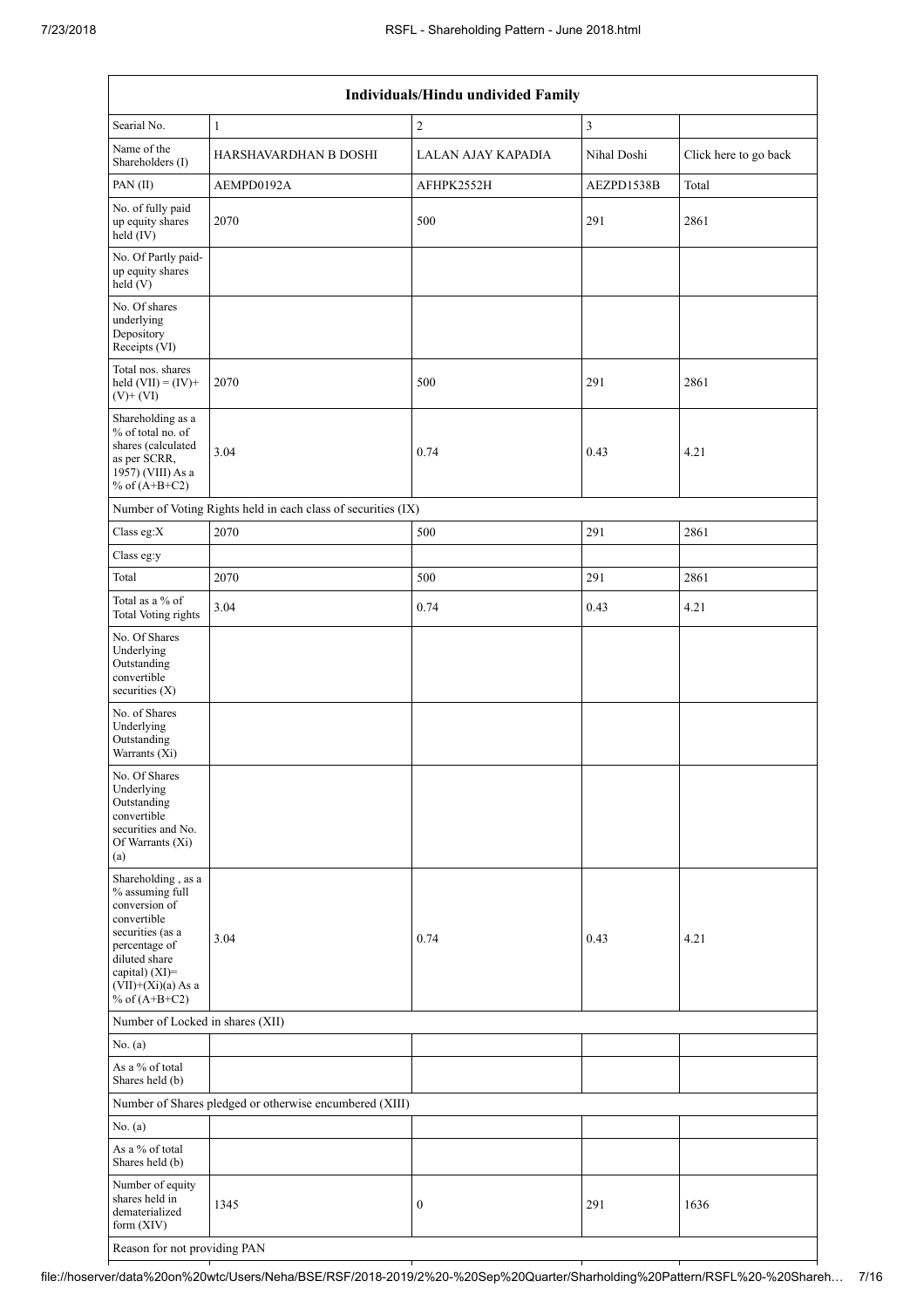| Reason for not<br>providing PAN |          |          |          |  |
|---------------------------------|----------|----------|----------|--|
| Shareholder type                | Promoter | Promoter | Promoter |  |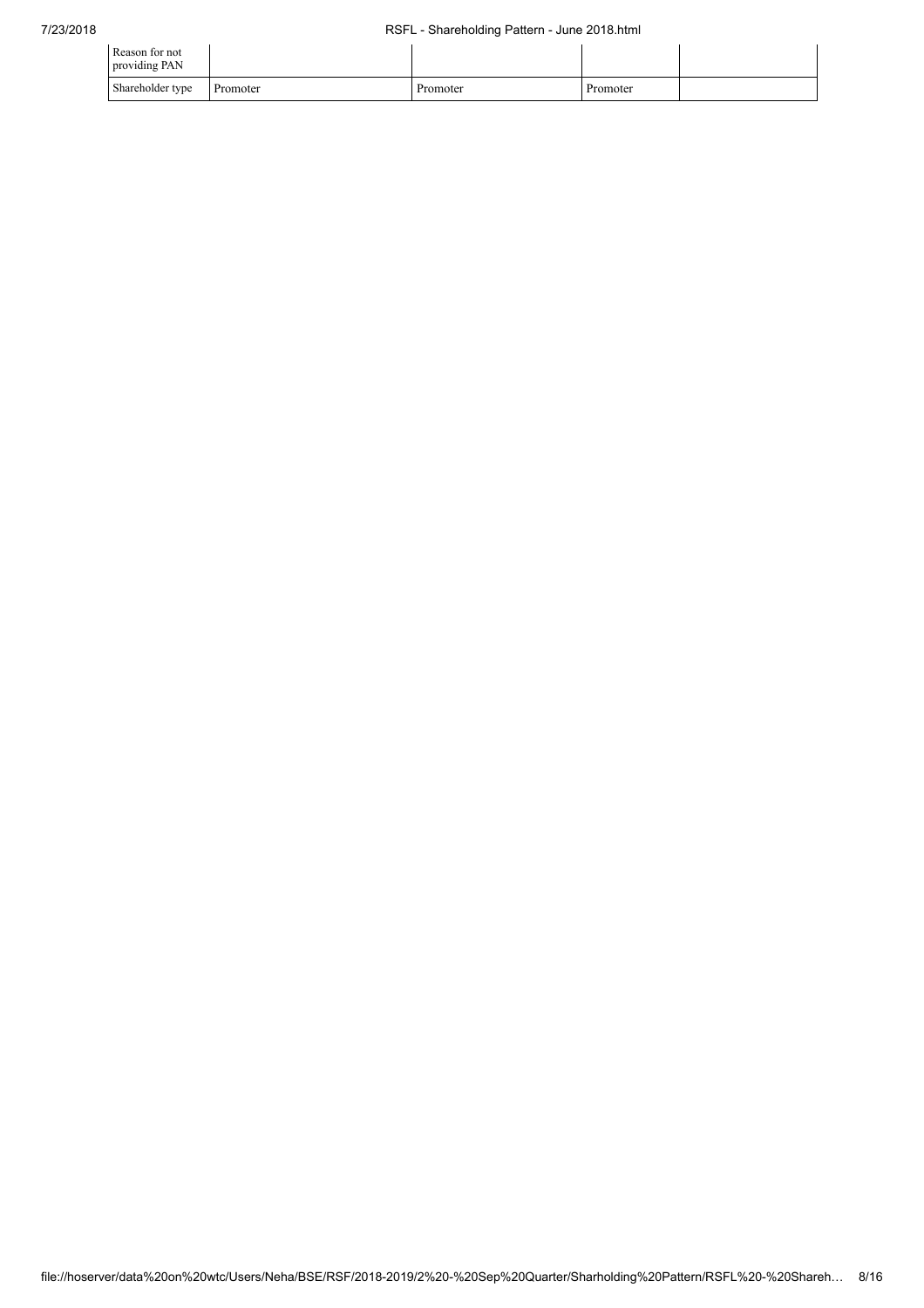| Any Other (specify)                                                                                                                                                                  |                                                         |                               |                       |  |  |  |  |  |  |
|--------------------------------------------------------------------------------------------------------------------------------------------------------------------------------------|---------------------------------------------------------|-------------------------------|-----------------------|--|--|--|--|--|--|
| Searial No.                                                                                                                                                                          | $\mathbf{1}$                                            | $\overline{c}$                |                       |  |  |  |  |  |  |
| Category                                                                                                                                                                             | <b>Bodies Corporate</b>                                 | <b>Bodies Corporate</b>       | Click here to go back |  |  |  |  |  |  |
| Name of the<br>Shareholders (I)                                                                                                                                                      | LANICA FINANCIAL SERVICES PRIVATE LIMITED               | <b>CARINA FINVEST LIMITED</b> |                       |  |  |  |  |  |  |
| PAN(II)                                                                                                                                                                              | AAACL4645F                                              | AABCC0874E                    | Total                 |  |  |  |  |  |  |
| No. of the<br>Shareholders (I)                                                                                                                                                       | $\mathbf{1}$                                            | $\mathbf{1}$                  | $\sqrt{2}$            |  |  |  |  |  |  |
| No. of fully paid<br>up equity shares<br>held (IV)                                                                                                                                   | 28366                                                   | 5020                          | 33386                 |  |  |  |  |  |  |
| No. Of Partly paid-<br>up equity shares<br>held (V)                                                                                                                                  |                                                         |                               |                       |  |  |  |  |  |  |
| No. Of shares<br>underlying<br>Depository<br>Receipts (VI)                                                                                                                           |                                                         |                               |                       |  |  |  |  |  |  |
| Total nos. shares<br>held $(VII) = (IV) +$<br>$(V)+(VI)$                                                                                                                             | 28366                                                   | 5020                          | 33386                 |  |  |  |  |  |  |
| Shareholding as a<br>% of total no. of<br>shares (calculated<br>as per SCRR,<br>1957) (VIII) As a<br>% of $(A+B+C2)$                                                                 | 41.71                                                   | 7.38                          | 49.1                  |  |  |  |  |  |  |
| Number of Voting Rights held in each class of securities (IX)                                                                                                                        |                                                         |                               |                       |  |  |  |  |  |  |
| Class eg: X                                                                                                                                                                          | 28366                                                   | 5020                          | 33386                 |  |  |  |  |  |  |
| Class eg:y                                                                                                                                                                           |                                                         |                               |                       |  |  |  |  |  |  |
| Total                                                                                                                                                                                | 28366                                                   | 5020                          | 33386                 |  |  |  |  |  |  |
| Total as a % of<br><b>Total Voting rights</b>                                                                                                                                        | 41.71                                                   | 7.38                          | 49.1                  |  |  |  |  |  |  |
| No. Of Shares<br>Underlying<br>Outstanding<br>convertible<br>securities $(X)$                                                                                                        |                                                         |                               |                       |  |  |  |  |  |  |
| No. of Shares<br>Underlying<br>Outstanding<br>Warrants (Xi)                                                                                                                          |                                                         |                               |                       |  |  |  |  |  |  |
| No. Of Shares<br>Underlying<br>Outstanding<br>convertible<br>securities and No.<br>Of Warrants (Xi)<br>(a)                                                                           |                                                         |                               |                       |  |  |  |  |  |  |
| Shareholding, as a<br>% assuming full<br>conversion of<br>convertible<br>securities (as a<br>percentage of<br>diluted share<br>capital) (XI)=<br>$(VII)+(X)$ As a %<br>of $(A+B+C2)$ | 41.71                                                   | 7.38                          | 49.1                  |  |  |  |  |  |  |
| Number of Locked in shares (XII)                                                                                                                                                     |                                                         |                               |                       |  |  |  |  |  |  |
| No. (a)                                                                                                                                                                              |                                                         |                               |                       |  |  |  |  |  |  |
| As a % of total<br>Shares held (b)                                                                                                                                                   |                                                         |                               |                       |  |  |  |  |  |  |
|                                                                                                                                                                                      | Number of Shares pledged or otherwise encumbered (XIII) |                               |                       |  |  |  |  |  |  |
| No. (a)                                                                                                                                                                              |                                                         |                               |                       |  |  |  |  |  |  |
| As a % of total<br>Shares held (b)                                                                                                                                                   |                                                         |                               |                       |  |  |  |  |  |  |
| Number of equity                                                                                                                                                                     | $\boldsymbol{0}$                                        | $\boldsymbol{0}$              | $\boldsymbol{0}$      |  |  |  |  |  |  |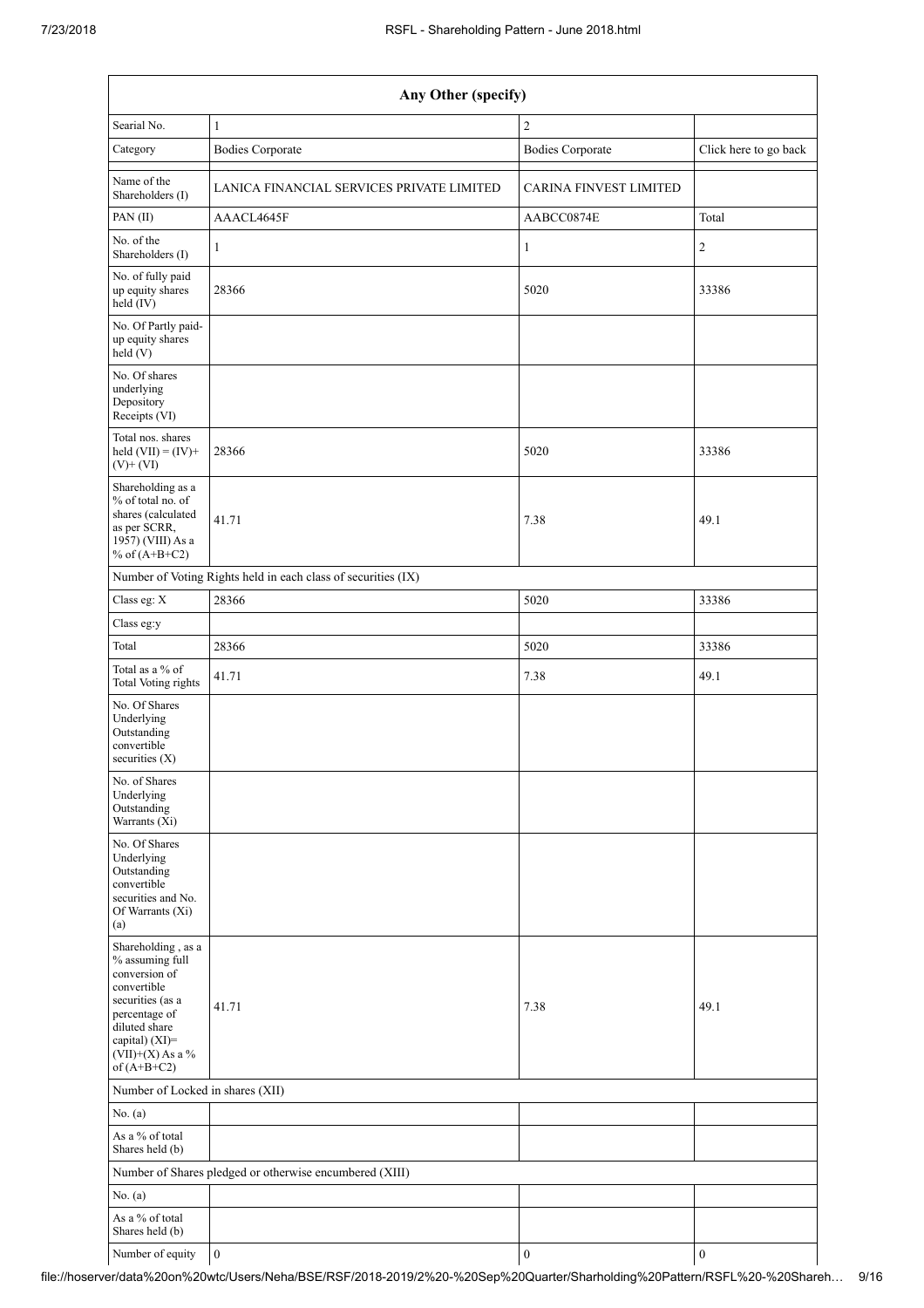| shares held in<br>dematerialized<br>form $(XIV)$ |                |                |  |  |  |  |  |
|--------------------------------------------------|----------------|----------------|--|--|--|--|--|
| Reason for not providing PAN                     |                |                |  |  |  |  |  |
| Reason for not<br>providing PAN                  |                |                |  |  |  |  |  |
| Shareholder type                                 | Promoter Group | Promoter Group |  |  |  |  |  |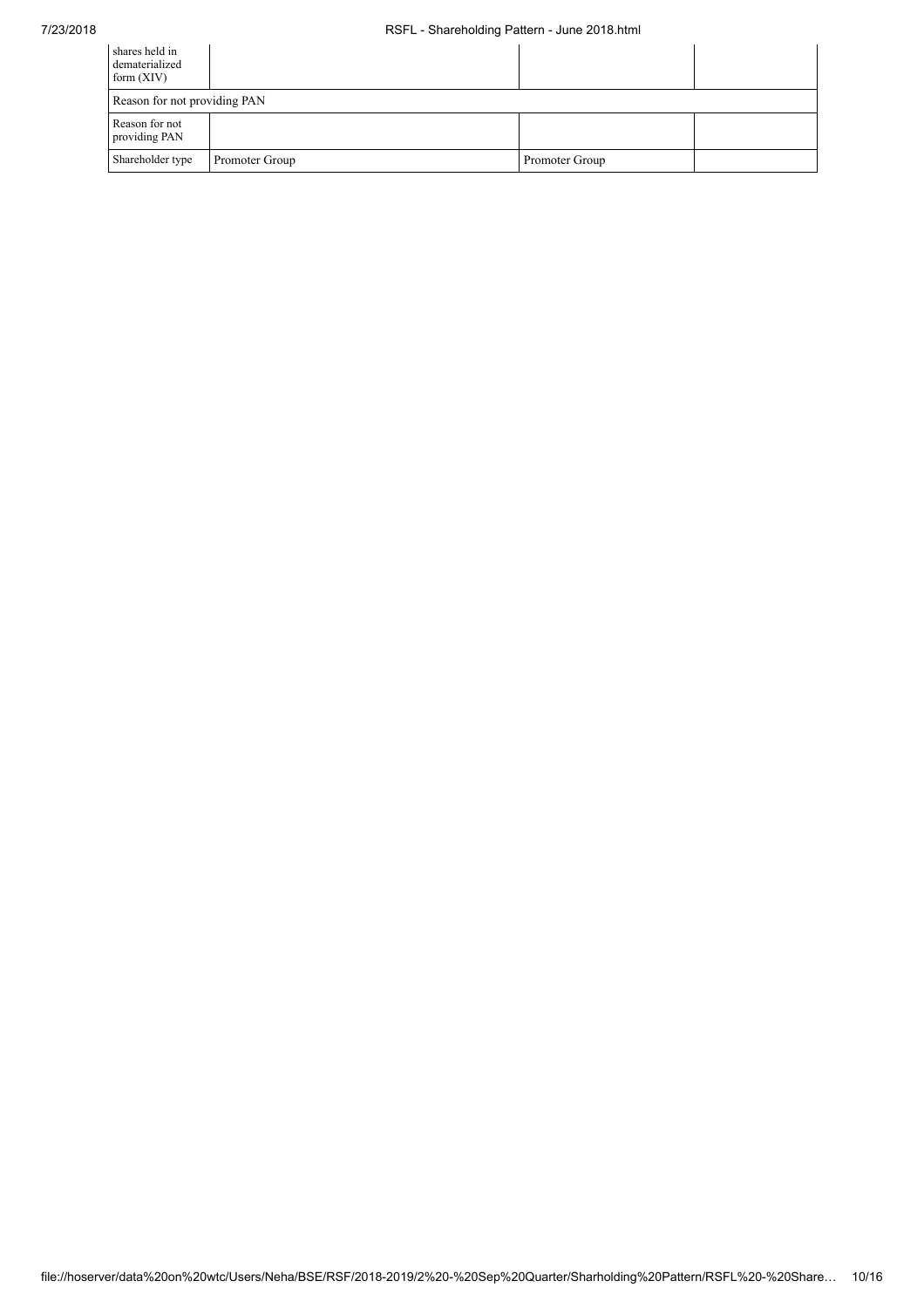$\overline{1}$ 

٦

| Individuals - i.Individual shareholders holding nominal share capital up to Rs. 2 lakhs.                                                                                             |                                                               |                       |  |  |  |  |  |  |
|--------------------------------------------------------------------------------------------------------------------------------------------------------------------------------------|---------------------------------------------------------------|-----------------------|--|--|--|--|--|--|
| Searial No.                                                                                                                                                                          | $\mathbf{1}$                                                  |                       |  |  |  |  |  |  |
| Name of the<br>Shareholders (I)                                                                                                                                                      | HARSHAVARDHAN B DOSHI                                         | Click here to go back |  |  |  |  |  |  |
| PAN(II)                                                                                                                                                                              | AEMPD0192A                                                    | Total                 |  |  |  |  |  |  |
| No. of fully paid<br>up equity shares<br>held (IV)                                                                                                                                   | 2883                                                          | 2883                  |  |  |  |  |  |  |
| No. Of Partly paid-<br>up equity shares<br>held (V)                                                                                                                                  |                                                               |                       |  |  |  |  |  |  |
| No. Of shares<br>underlying<br>Depository<br>Receipts (VI)                                                                                                                           |                                                               |                       |  |  |  |  |  |  |
| Total nos. shares<br>held $(VII) = (IV) +$<br>$(V)$ + $(VI)$                                                                                                                         | 2883                                                          | 2883                  |  |  |  |  |  |  |
| Shareholding as a<br>% of total no. of<br>shares (calculated<br>as per SCRR,<br>1957) (VIII) As a<br>% of $(A+B+C2)$                                                                 | 4.24                                                          | 4.24                  |  |  |  |  |  |  |
|                                                                                                                                                                                      | Number of Voting Rights held in each class of securities (IX) |                       |  |  |  |  |  |  |
| Class eg: X                                                                                                                                                                          | 2883                                                          | 2883                  |  |  |  |  |  |  |
| Class eg:y                                                                                                                                                                           |                                                               |                       |  |  |  |  |  |  |
| Total                                                                                                                                                                                | 2883                                                          | 2883                  |  |  |  |  |  |  |
| Total as a % of<br><b>Total Voting rights</b>                                                                                                                                        | 4.24                                                          | 4.24                  |  |  |  |  |  |  |
| No. Of Shares<br>Underlying<br>Outstanding<br>convertible<br>securities $(X)$                                                                                                        |                                                               |                       |  |  |  |  |  |  |
| No. of Shares<br>Underlying<br>Outstanding<br>Warrants (Xi)                                                                                                                          |                                                               |                       |  |  |  |  |  |  |
| No. Of Shares<br>Underlying<br>Outstanding<br>convertible<br>securities and No.<br>Of Warrants (Xi)<br>(a)                                                                           |                                                               |                       |  |  |  |  |  |  |
| Shareholding, as a<br>% assuming full<br>conversion of<br>convertible<br>securities (as a<br>percentage of<br>diluted share<br>capital) (XI)=<br>$(VII)+(X)$ As a %<br>of $(A+B+C2)$ | 4.24                                                          | 4.24                  |  |  |  |  |  |  |
| Number of Locked in shares (XII)                                                                                                                                                     |                                                               |                       |  |  |  |  |  |  |
| No. $(a)$                                                                                                                                                                            |                                                               |                       |  |  |  |  |  |  |
| As a % of total<br>Shares held (b)                                                                                                                                                   |                                                               |                       |  |  |  |  |  |  |
| Number of equity<br>shares held in<br>dematerialized<br>form $(XIV)$                                                                                                                 | $\boldsymbol{0}$                                              | $\boldsymbol{0}$      |  |  |  |  |  |  |
| Reason for not providing PAN                                                                                                                                                         |                                                               |                       |  |  |  |  |  |  |
| Reason for not<br>providing PAN                                                                                                                                                      |                                                               |                       |  |  |  |  |  |  |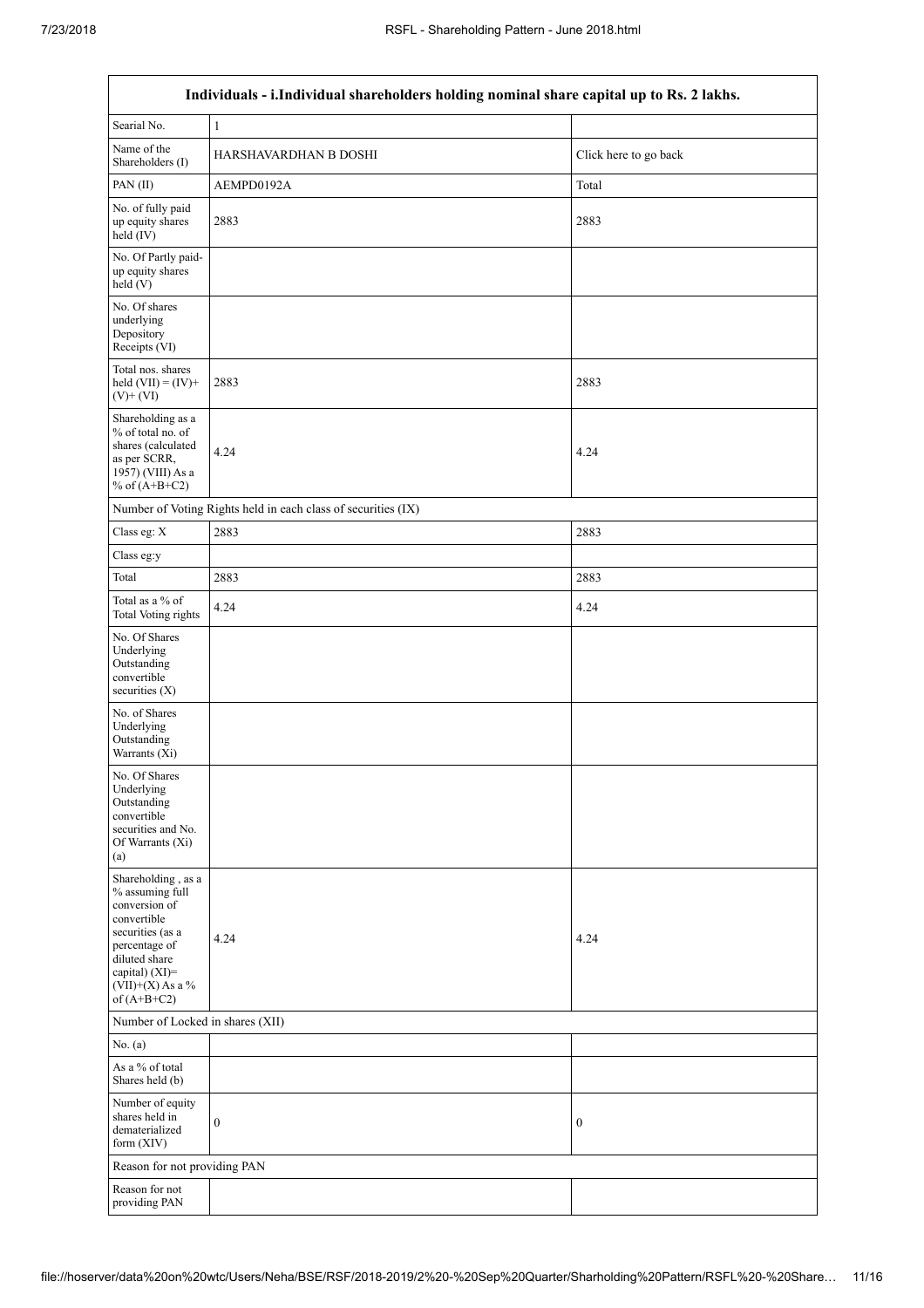|                                                                                                                                                                                      | Any Other (specify)        |                                                               |                     |                |                |            |                      |  |  |  |  |
|--------------------------------------------------------------------------------------------------------------------------------------------------------------------------------------|----------------------------|---------------------------------------------------------------|---------------------|----------------|----------------|------------|----------------------|--|--|--|--|
| Searial No.                                                                                                                                                                          | $\mathbf{1}$               | $\overline{2}$                                                | 3                   | $\overline{4}$ | $\sqrt{5}$     | $\sqrt{6}$ | $\overline{7}$       |  |  |  |  |
| Category                                                                                                                                                                             | <b>Bodies</b><br>Corporate | Non-Resident Indian<br>(NRI)                                  | Clearing<br>Members | <b>LLP</b>     | <b>Trusts</b>  | <b>HUF</b> | Foreign<br>Nationals |  |  |  |  |
| Category / More<br>than 1 percentage                                                                                                                                                 | Category                   | Category                                                      | Category            | Category       | Category       | Category   | Category             |  |  |  |  |
| Name of the<br>Shareholders (I)                                                                                                                                                      |                            |                                                               |                     |                |                |            |                      |  |  |  |  |
| PAN(II)                                                                                                                                                                              |                            |                                                               |                     |                |                |            |                      |  |  |  |  |
| No. of the<br>Shareholders (I)                                                                                                                                                       | 58                         | 25                                                            | 12                  | $\mathbf{1}$   | $\overline{2}$ | 145        | $\overline{c}$       |  |  |  |  |
| No. of fully paid<br>up equity shares<br>held (IV)                                                                                                                                   | 1204                       | 206                                                           | 171                 | 17             | 9              | 1468       | 12                   |  |  |  |  |
| No. Of Partly paid-<br>up equity shares<br>held(V)                                                                                                                                   |                            |                                                               |                     |                |                |            |                      |  |  |  |  |
| No. Of shares<br>underlying<br>Depository<br>Receipts (VI)                                                                                                                           |                            |                                                               |                     |                |                |            |                      |  |  |  |  |
| Total nos. shares<br>held $(VII) = (IV) +$<br>$(V)$ + $(VI)$                                                                                                                         | 1204                       | 206                                                           | 171                 | 17             | 9              | 1468       | 12                   |  |  |  |  |
| Shareholding as a<br>% of total no. of<br>shares (calculated<br>as per SCRR,<br>1957) (VIII) As a<br>% of $(A+B+C2)$                                                                 | 1.77                       | 0.3                                                           | 0.25                | 0.03           | 0.01           | 2.16       | 0.02                 |  |  |  |  |
|                                                                                                                                                                                      |                            | Number of Voting Rights held in each class of securities (IX) |                     |                |                |            |                      |  |  |  |  |
| Class eg: X                                                                                                                                                                          | 1204                       | 206                                                           | 171                 | 17             | 9              | 1468       | 12                   |  |  |  |  |
| Class eg:y                                                                                                                                                                           |                            |                                                               |                     |                |                |            |                      |  |  |  |  |
| Total                                                                                                                                                                                | 1204                       | 206                                                           | 171                 | 17             | $\overline{9}$ | 1468       | 12                   |  |  |  |  |
| Total as a % of<br><b>Total Voting rights</b>                                                                                                                                        | 1.77                       | 0.3                                                           | 0.25                | 0.03           | 0.01           | 2.16       | 0.02                 |  |  |  |  |
| No. Of Shares<br>Underlying<br>Outstanding<br>convertible<br>securities (X)                                                                                                          |                            |                                                               |                     |                |                |            |                      |  |  |  |  |
| No. of Shares<br>Underlying<br>Outstanding<br>Warrants (Xi)                                                                                                                          |                            |                                                               |                     |                |                |            |                      |  |  |  |  |
| No. Of Shares<br>Underlying<br>Outstanding<br>convertible<br>securities and No.<br>Of Warrants (Xi)<br>(a)                                                                           |                            |                                                               |                     |                |                |            |                      |  |  |  |  |
| Shareholding, as a<br>% assuming full<br>conversion of<br>convertible<br>securities (as a<br>percentage of<br>diluted share<br>capital) (XI)=<br>$(VII)+(X)$ As a %<br>of $(A+B+C2)$ | 1.77                       | 0.3                                                           | 0.25                | 0.03           | 0.01           | 2.16       | 0.02                 |  |  |  |  |
| Number of Locked in shares (XII)                                                                                                                                                     |                            |                                                               |                     |                |                |            |                      |  |  |  |  |
| No. (a)                                                                                                                                                                              |                            |                                                               |                     |                |                |            |                      |  |  |  |  |
| As a % of total<br>Shares held (b)                                                                                                                                                   |                            |                                                               |                     |                |                |            |                      |  |  |  |  |
| Number of equity<br>shares held in<br>dematerialized<br>form (XIV)                                                                                                                   | 976                        | 108                                                           | 171                 | 17             | 9              | 1468       | 12                   |  |  |  |  |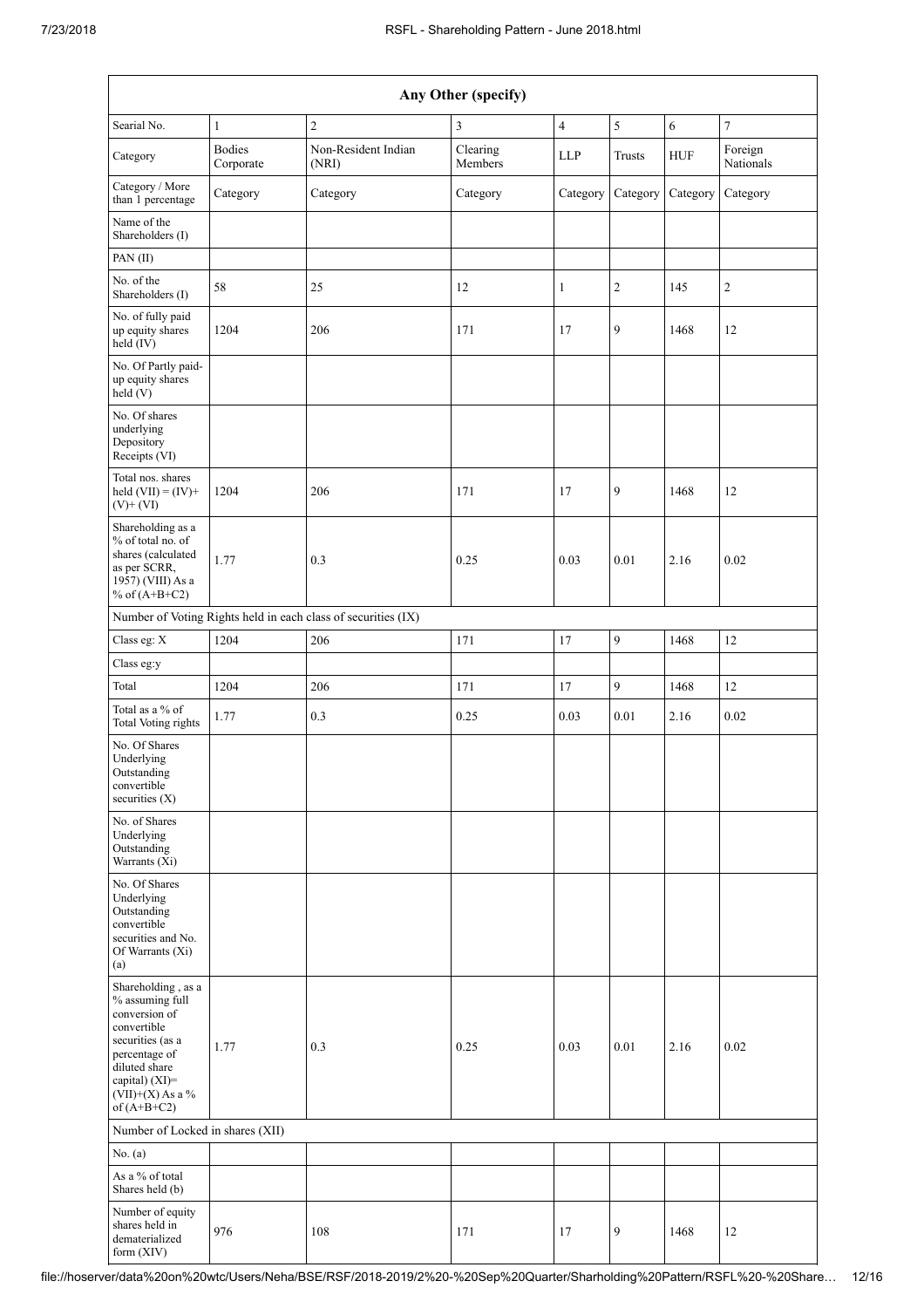| Reason for not providing PAN    |  |  |  |  |  |  |  |
|---------------------------------|--|--|--|--|--|--|--|
| Reason for not<br>providing PAN |  |  |  |  |  |  |  |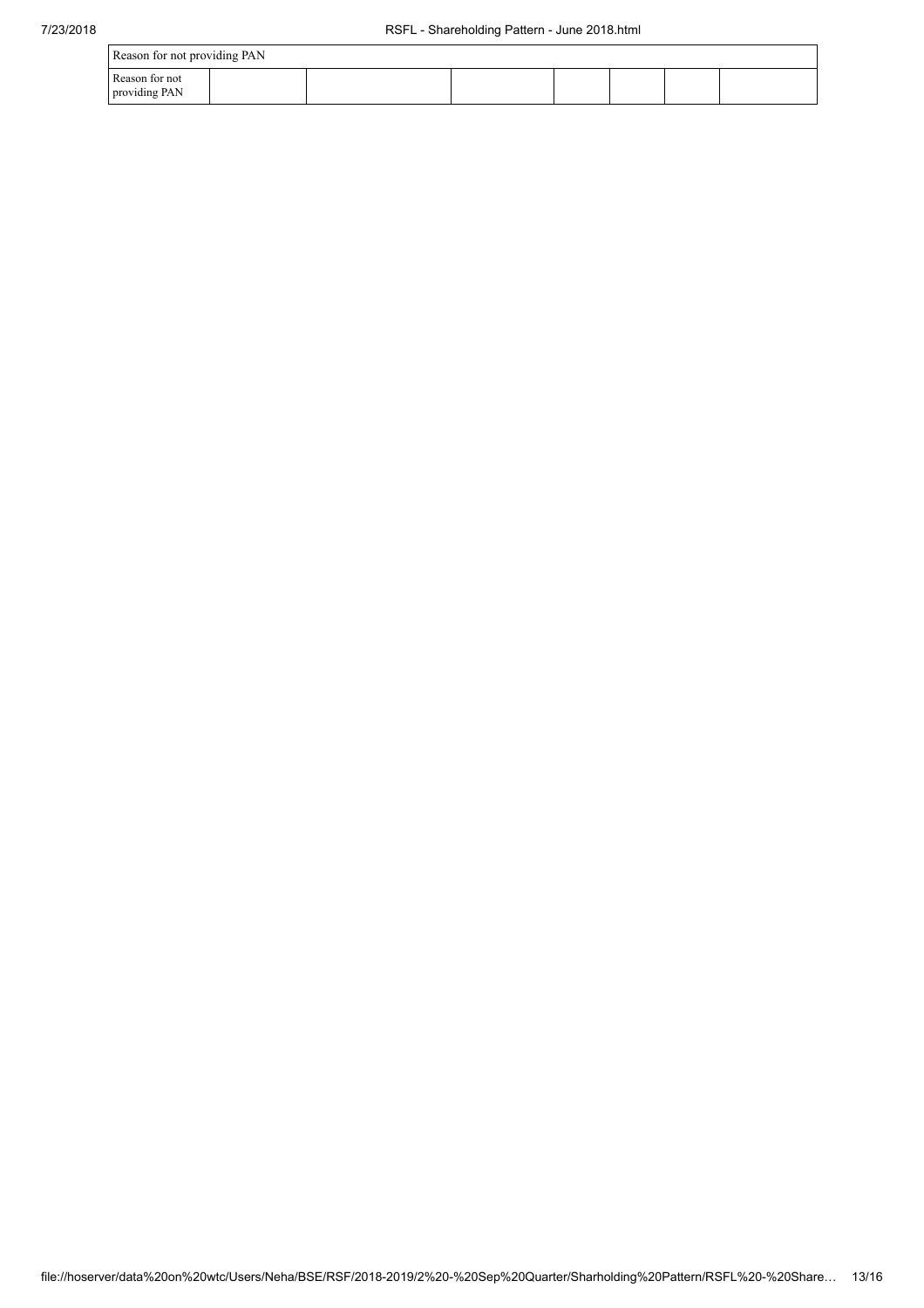| Any Other (specify)                                                                                                                                                                  |                                                               |  |  |  |  |
|--------------------------------------------------------------------------------------------------------------------------------------------------------------------------------------|---------------------------------------------------------------|--|--|--|--|
| Searial No.                                                                                                                                                                          |                                                               |  |  |  |  |
| Category                                                                                                                                                                             |                                                               |  |  |  |  |
| Category / More<br>than 1 percentage                                                                                                                                                 |                                                               |  |  |  |  |
| Name of the<br>Shareholders (I)                                                                                                                                                      | Click here to go back                                         |  |  |  |  |
| PAN $(II)$                                                                                                                                                                           | Total                                                         |  |  |  |  |
| No. of the<br>Shareholders (I)                                                                                                                                                       | 245                                                           |  |  |  |  |
| No. of fully paid<br>up equity shares<br>held (IV)                                                                                                                                   | 3087                                                          |  |  |  |  |
| No. Of Partly paid-<br>up equity shares<br>held (V)                                                                                                                                  |                                                               |  |  |  |  |
| No. Of shares<br>underlying<br>Depository<br>Receipts (VI)                                                                                                                           |                                                               |  |  |  |  |
| Total nos. shares<br>held $(VII) = (IV) +$<br>$(V)$ + $(VI)$                                                                                                                         | 3087                                                          |  |  |  |  |
| Shareholding as a<br>% of total no. of<br>shares (calculated<br>as per SCRR,<br>1957) (VIII) As a<br>% of $(A+B+C2)$                                                                 | 4.54                                                          |  |  |  |  |
|                                                                                                                                                                                      | Number of Voting Rights held in each class of securities (IX) |  |  |  |  |
| Class eg: X                                                                                                                                                                          | 3087                                                          |  |  |  |  |
| Class eg:y                                                                                                                                                                           |                                                               |  |  |  |  |
| Total                                                                                                                                                                                | 3087                                                          |  |  |  |  |
| Total as a % of<br><b>Total Voting rights</b>                                                                                                                                        | 4.54                                                          |  |  |  |  |
| No. Of Shares<br>Underlying<br>Outstanding<br>convertible<br>securities $(X)$                                                                                                        |                                                               |  |  |  |  |
| No. of Shares<br>Underlying<br>Outstanding<br>Warrants (Xi)                                                                                                                          |                                                               |  |  |  |  |
| No. Of Shares<br>Underlying<br>Outstanding<br>convertible<br>securities and No.<br>Of Warrants (Xi)<br>(a)                                                                           |                                                               |  |  |  |  |
| Shareholding, as a<br>% assuming full<br>conversion of<br>convertible<br>securities (as a<br>percentage of<br>diluted share<br>capital) (XI)=<br>$(VII)+(X)$ As a %<br>of $(A+B+C2)$ | 4.54                                                          |  |  |  |  |
|                                                                                                                                                                                      | Number of Locked in shares (XII)                              |  |  |  |  |
| No. $(a)$                                                                                                                                                                            |                                                               |  |  |  |  |
| As a % of total<br>Shares held (b)                                                                                                                                                   |                                                               |  |  |  |  |
| Number of equity<br>shares held in<br>dematerialized<br>form (XIV)                                                                                                                   | 2761                                                          |  |  |  |  |